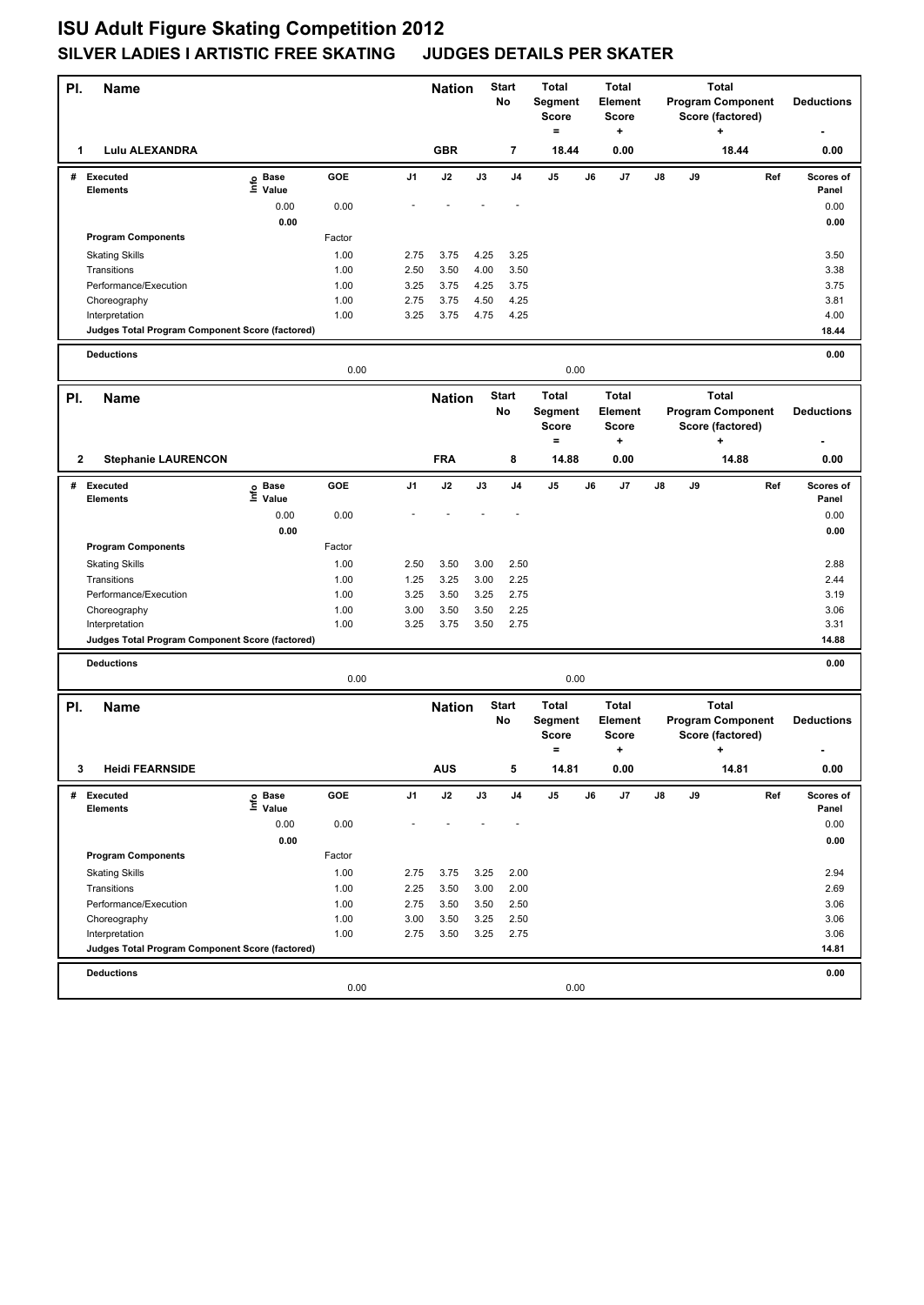| PI. | <b>Name</b>                                                       |                   |              |                | <b>Start</b><br><b>Nation</b><br>No |              | <b>Total</b><br>Segment<br><b>Score</b><br>$=$ | <b>Total</b><br>Element<br><b>Score</b><br>+   |    | <b>Total</b><br><b>Program Component</b><br>Score (factored)<br>+ |    |    |                                                              | <b>Deductions</b> |                   |
|-----|-------------------------------------------------------------------|-------------------|--------------|----------------|-------------------------------------|--------------|------------------------------------------------|------------------------------------------------|----|-------------------------------------------------------------------|----|----|--------------------------------------------------------------|-------------------|-------------------|
| 4   | <b>Nicole BATESON</b>                                             |                   |              |                | <b>AUS</b>                          |              | 9                                              | 14.56                                          |    | 0.00                                                              |    |    | 14.56                                                        |                   | 0.00              |
|     | # Executed                                                        | e Base<br>⊑ Value | GOE          | J <sub>1</sub> | J2                                  | J3           | J4                                             | J <sub>5</sub>                                 | J6 | J7                                                                | J8 | J9 |                                                              | Ref               | Scores of         |
|     | <b>Elements</b>                                                   | 0.00              | 0.00         |                |                                     |              |                                                |                                                |    |                                                                   |    |    |                                                              |                   | Panel<br>0.00     |
|     |                                                                   | 0.00              |              |                |                                     |              |                                                |                                                |    |                                                                   |    |    |                                                              |                   | 0.00              |
|     | <b>Program Components</b>                                         |                   | Factor       |                |                                     |              |                                                |                                                |    |                                                                   |    |    |                                                              |                   |                   |
|     | <b>Skating Skills</b>                                             |                   | 1.00         | 3.00           | 3.25                                | 3.50         | 2.25                                           |                                                |    |                                                                   |    |    |                                                              |                   | 3.00              |
|     | Transitions                                                       |                   | 1.00         | 2.00           | 2.50                                | 3.25         | 2.50                                           |                                                |    |                                                                   |    |    |                                                              |                   | 2.56              |
|     | Performance/Execution                                             |                   | 1.00         | 3.25           | 2.75                                | 3.50         | 2.75                                           |                                                |    |                                                                   |    |    |                                                              |                   | 3.06              |
|     | Choreography                                                      |                   | 1.00         | 2.75<br>2.75   | 2.50                                | 3.25<br>3.50 | 3.00                                           |                                                |    |                                                                   |    |    |                                                              |                   | 2.88              |
|     | Interpretation<br>Judges Total Program Component Score (factored) |                   | 1.00         |                | 3.00                                |              | 3.00                                           |                                                |    |                                                                   |    |    |                                                              |                   | 3.06<br>14.56     |
|     |                                                                   |                   |              |                |                                     |              |                                                |                                                |    |                                                                   |    |    |                                                              |                   |                   |
|     | <b>Deductions</b>                                                 |                   | 0.00         |                |                                     |              |                                                | 0.00                                           |    |                                                                   |    |    |                                                              |                   | 0.00              |
| PI. | <b>Name</b>                                                       |                   |              |                | <b>Nation</b>                       |              | <b>Start</b><br>No                             | <b>Total</b><br><b>Segment</b><br><b>Score</b> |    | <b>Total</b><br>Element<br><b>Score</b>                           |    |    | <b>Total</b><br><b>Program Component</b><br>Score (factored) |                   | <b>Deductions</b> |
|     |                                                                   |                   |              |                |                                     |              |                                                | $=$                                            |    | +                                                                 |    |    | ۰.                                                           |                   |                   |
| 5   | <b>Anne SCHMITTNER</b>                                            |                   |              |                | <b>GER</b>                          |              | 6                                              | 14.13                                          |    | 0.00                                                              |    |    | 14.13                                                        |                   | 0.00              |
|     | # Executed<br><b>Elements</b>                                     | e Base<br>E Value | GOE          | J1             | J2                                  | J3           | J <sub>4</sub>                                 | J5                                             | J6 | J7                                                                | J8 | J9 |                                                              | Ref               | Scores of         |
|     |                                                                   | 0.00              | 0.00         |                |                                     |              |                                                |                                                |    |                                                                   |    |    |                                                              |                   | Panel<br>0.00     |
|     |                                                                   | 0.00              |              |                |                                     |              |                                                |                                                |    |                                                                   |    |    |                                                              |                   | 0.00              |
|     | <b>Program Components</b>                                         |                   | Factor       |                |                                     |              |                                                |                                                |    |                                                                   |    |    |                                                              |                   |                   |
|     | <b>Skating Skills</b>                                             |                   | 1.00         | 2.50           | 3.00                                | 3.00         | 2.75                                           |                                                |    |                                                                   |    |    |                                                              |                   | 2.81              |
|     | Transitions                                                       |                   | 1.00         | 2.25           | 2.50                                | 2.75         | 2.50                                           |                                                |    |                                                                   |    |    |                                                              |                   | 2.50              |
|     | Performance/Execution                                             |                   | 1.00         | 3.00           | 2.75                                | 3.00         | 3.00                                           |                                                |    |                                                                   |    |    |                                                              |                   | 2.94              |
|     | Choreography                                                      |                   | 1.00<br>1.00 | 2.75           | 2.50                                | 3.00         | 3.25                                           |                                                |    |                                                                   |    |    |                                                              |                   | 2.88<br>3.00      |
|     | Interpretation<br>Judges Total Program Component Score (factored) |                   |              | 3.00           | 2.75                                | 3.25         | 3.00                                           |                                                |    |                                                                   |    |    |                                                              |                   | 14.13             |
|     |                                                                   |                   |              |                |                                     |              |                                                |                                                |    |                                                                   |    |    |                                                              |                   |                   |
|     | <b>Deductions</b>                                                 |                   | 0.00         |                |                                     |              |                                                | 0.00                                           |    |                                                                   |    |    |                                                              |                   | 0.00              |
| PI. | <b>Name</b>                                                       |                   |              |                | <b>Nation</b>                       |              | <b>Start</b>                                   | <b>Total</b>                                   |    | <b>Total</b>                                                      |    |    | <b>Total</b>                                                 |                   |                   |
|     |                                                                   |                   |              |                |                                     |              | No                                             | Segment<br><b>Score</b><br>$\equiv$            |    | <b>Element</b><br><b>Score</b><br>٠                               |    |    | <b>Program Component</b><br>Score (factored)<br>+            |                   | <b>Deductions</b> |
| 6   | Ester HUIS IN'T VELD                                              |                   |              |                | <b>NED</b>                          |              |                                                | 13.88                                          |    | 0.00                                                              |    |    | 13.88                                                        |                   | 0.00              |
| #   | <b>Executed</b>                                                   | e Base<br>⊑ Value | GOE          | J1             | J2                                  | J3           | J4                                             | J5                                             | J6 | J7                                                                | J8 | J9 |                                                              | Ref               | Scores of         |
|     | <b>Elements</b>                                                   | 0.00              | 0.00         |                |                                     |              |                                                |                                                |    |                                                                   |    |    |                                                              |                   | Panel<br>0.00     |
|     |                                                                   | 0.00              |              |                |                                     |              |                                                |                                                |    |                                                                   |    |    |                                                              |                   | 0.00              |
|     | <b>Program Components</b>                                         |                   | Factor       |                |                                     |              |                                                |                                                |    |                                                                   |    |    |                                                              |                   |                   |
|     | <b>Skating Skills</b>                                             |                   | 1.00         | 2.25           | 3.50                                | 3.00         | 2.50                                           |                                                |    |                                                                   |    |    |                                                              |                   | 2.81              |
|     | Transitions                                                       |                   | 1.00         | 1.50           | 3.00                                | 2.75         | 2.50                                           |                                                |    |                                                                   |    |    |                                                              |                   | 2.44              |
|     | Performance/Execution                                             |                   | 1.00         | 2.50           | 3.00                                | 3.25         | 3.00                                           |                                                |    |                                                                   |    |    |                                                              |                   | 2.94              |
|     | Choreography                                                      |                   | 1.00         | 2.25           | 3.00                                | 3.00         | 2.75                                           |                                                |    |                                                                   |    |    |                                                              |                   | 2.75              |
|     | Interpretation<br>Judges Total Program Component Score (factored) |                   | 1.00         | 2.50           | 3.00                                | 3.25         | 3.00                                           |                                                |    |                                                                   |    |    |                                                              |                   | 2.94<br>13.88     |
|     |                                                                   |                   |              |                |                                     |              |                                                |                                                |    |                                                                   |    |    |                                                              |                   |                   |
|     | <b>Deductions</b>                                                 |                   | 0.00         |                |                                     |              |                                                | 0.00                                           |    |                                                                   |    |    |                                                              |                   | 0.00              |
|     |                                                                   |                   |              |                |                                     |              |                                                |                                                |    |                                                                   |    |    |                                                              |                   |                   |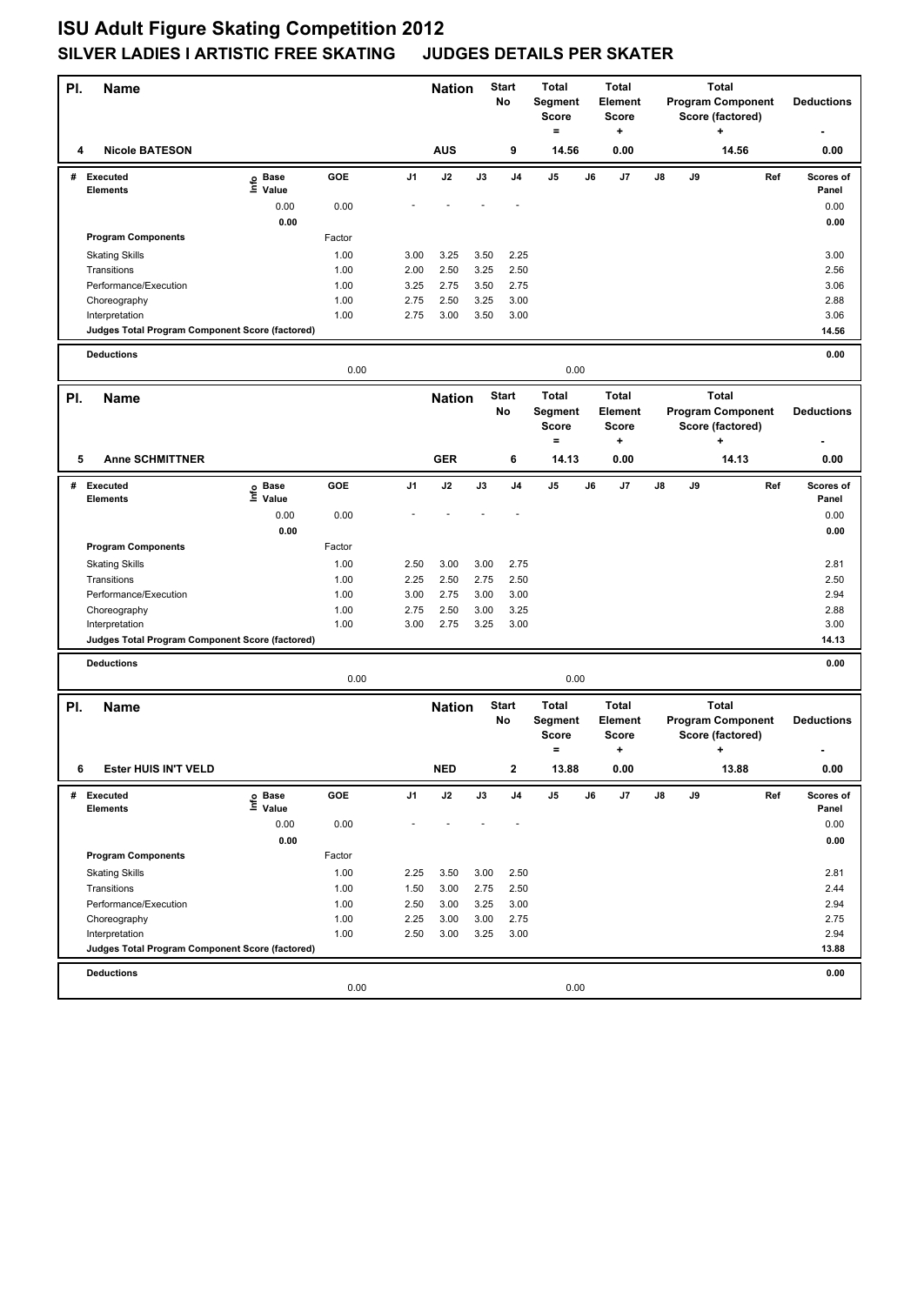| PI. | <b>Name</b>                                     |                   |              |                | <b>Nation</b> |              | Start<br>No    | <b>Total</b><br>Segment<br><b>Score</b><br>$=$               |    | <b>Total</b><br>Element<br><b>Score</b><br>+ |    |    | <b>Total</b><br><b>Program Component</b><br>Score (factored)<br>÷ |     | <b>Deductions</b>  |
|-----|-------------------------------------------------|-------------------|--------------|----------------|---------------|--------------|----------------|--------------------------------------------------------------|----|----------------------------------------------|----|----|-------------------------------------------------------------------|-----|--------------------|
| 7   | <b>Renee BADCOCK</b>                            |                   |              |                | <b>AUS</b>    |              | 1              | 13.75                                                        |    | 0.00                                         |    |    | 13.75                                                             |     | 0.00               |
|     | # Executed<br><b>Elements</b>                   | e Base<br>⊑ Value | GOE          | J <sub>1</sub> | J2            | J3           | J <sub>4</sub> | J5                                                           | J6 | J7                                           | J8 | J9 |                                                                   | Ref | Scores of<br>Panel |
|     |                                                 | 0.00              | 0.00         |                |               |              |                |                                                              |    |                                              |    |    |                                                                   |     | 0.00               |
|     |                                                 | 0.00              |              |                |               |              |                |                                                              |    |                                              |    |    |                                                                   |     | 0.00               |
|     | <b>Program Components</b>                       |                   | Factor       |                |               |              |                |                                                              |    |                                              |    |    |                                                                   |     |                    |
|     | <b>Skating Skills</b>                           |                   | 1.00         | 2.75           | 3.00          | 3.25         | 2.00           |                                                              |    |                                              |    |    |                                                                   |     | 2.75               |
|     | Transitions                                     |                   | 1.00         | 2.25           | 2.50          | 3.00         | 2.00           |                                                              |    |                                              |    |    |                                                                   |     | 2.44               |
|     | Performance/Execution                           |                   | 1.00         | 3.00           | 2.75          | 3.00         | 2.50           |                                                              |    |                                              |    |    |                                                                   |     | 2.81               |
|     | Choreography<br>Interpretation                  |                   | 1.00<br>1.00 | 2.50<br>2.75   | 2.50<br>3.00  | 3.50<br>3.50 | 2.50<br>2.75   |                                                              |    |                                              |    |    |                                                                   |     | 2.75<br>3.00       |
|     | Judges Total Program Component Score (factored) |                   |              |                |               |              |                |                                                              |    |                                              |    |    |                                                                   |     | 13.75              |
|     |                                                 |                   |              |                |               |              |                |                                                              |    |                                              |    |    |                                                                   |     |                    |
|     | <b>Deductions</b>                               |                   | 0.00         |                |               |              |                | 0.00                                                         |    |                                              |    |    |                                                                   |     | 0.00               |
| PI. | <b>Name</b>                                     |                   |              |                | <b>Nation</b> |              | <b>Start</b>   | <b>Total</b>                                                 |    | <b>Total</b>                                 |    |    | <b>Total</b>                                                      |     |                    |
|     |                                                 |                   |              |                |               |              | No             | Segment<br><b>Score</b><br>$=$                               |    | Element<br><b>Score</b><br>+                 |    |    | <b>Program Component</b><br>Score (factored)<br>+                 |     | <b>Deductions</b>  |
| 8   | Olga KOROLEVA                                   |                   |              |                | <b>RUS</b>    |              | 14             | 13.37                                                        |    | 0.00                                         |    |    | 13.37                                                             |     | 0.00               |
| #   | <b>Executed</b>                                 | e Base<br>E Value | <b>GOE</b>   | J1             | J2            | J3           | J4             | J5                                                           | J6 | J7                                           | J8 | J9 |                                                                   | Ref | Scores of          |
|     | <b>Elements</b>                                 | Value             |              |                |               |              |                |                                                              |    |                                              |    |    |                                                                   |     | Panel              |
|     |                                                 | 0.00<br>0.00      | 0.00         |                |               |              |                |                                                              |    |                                              |    |    |                                                                   |     | 0.00<br>0.00       |
|     | <b>Program Components</b>                       |                   | Factor       |                |               |              |                |                                                              |    |                                              |    |    |                                                                   |     |                    |
|     | <b>Skating Skills</b>                           |                   | 1.00         | 2.50           | 3.00          | 3.25         | 2.25           |                                                              |    |                                              |    |    |                                                                   |     | 2.75               |
|     | Transitions                                     |                   | 1.00         | 2.25           | 2.50          | 2.75         | 2.50           |                                                              |    |                                              |    |    |                                                                   |     | 2.50               |
|     | Performance/Execution                           |                   | 1.00         | 2.50           | 2.75          | 3.00         | 2.75           |                                                              |    |                                              |    |    |                                                                   |     | 2.75               |
|     | Choreography                                    |                   | 1.00         | 2.75           | 2.50          | 3.25         | 2.75           |                                                              |    |                                              |    |    |                                                                   |     | 2.81               |
|     | Interpretation                                  |                   | 1.00         | 2.00           | 2.75          | 3.00         | 2.50           |                                                              |    |                                              |    |    |                                                                   |     | 2.56               |
|     | Judges Total Program Component Score (factored) |                   |              |                |               |              |                |                                                              |    |                                              |    |    |                                                                   |     | 13.37              |
|     | <b>Deductions</b>                               |                   |              |                |               |              |                |                                                              |    |                                              |    |    |                                                                   |     | 0.00               |
|     |                                                 |                   | 0.00         |                |               |              |                | 0.00                                                         |    |                                              |    |    |                                                                   |     |                    |
| PI. | Name                                            |                   |              |                | <b>Nation</b> |              | Start<br>No    | <b>Total</b><br>Segment<br><b>Score</b><br>$\qquad \qquad =$ |    | <b>Total</b><br>Element<br><b>Score</b><br>٠ |    |    | <b>Total</b><br><b>Program Component</b><br>Score (factored)<br>+ |     | <b>Deductions</b>  |
| 9   | <b>Katherine NOBLE</b>                          |                   |              |                | <b>GBR</b>    |              | 11             | 12.51                                                        |    | 0.00                                         |    |    | 12.51                                                             |     | 0.00               |
| #   | <b>Executed</b>                                 | e Base<br>⊑ Value | GOE          | J1             | $\mathsf{J}2$ | J3           | J4             | J5                                                           | J6 | J7                                           | J8 | J9 |                                                                   | Ref | Scores of          |
|     | Elements                                        |                   |              |                |               |              |                |                                                              |    |                                              |    |    |                                                                   |     | Panel              |
|     |                                                 | 0.00<br>0.00      | 0.00         |                |               |              |                |                                                              |    |                                              |    |    |                                                                   |     | 0.00<br>0.00       |
|     | <b>Program Components</b>                       |                   | Factor       |                |               |              |                |                                                              |    |                                              |    |    |                                                                   |     |                    |
|     | <b>Skating Skills</b>                           |                   | 1.00         | 2.50           | 2.75          | 2.75         | 2.00           |                                                              |    |                                              |    |    |                                                                   |     | 2.50               |
|     | Transitions                                     |                   | 1.00         | 2.25           | 2.25          | 2.50         | 1.75           |                                                              |    |                                              |    |    |                                                                   |     | 2.19               |
|     | Performance/Execution                           |                   | 1.00         | 2.75           | 2.50          | 3.00         | 2.25           |                                                              |    |                                              |    |    |                                                                   |     | 2.63               |
|     | Choreography                                    |                   | 1.00         | 2.50           | 2.50          | 3.25         | 2.00           |                                                              |    |                                              |    |    |                                                                   |     | 2.56               |
|     | Interpretation                                  |                   | 1.00         | 2.25           | 2.50          | 3.25         | 2.50           |                                                              |    |                                              |    |    |                                                                   |     | 2.63               |
|     | Judges Total Program Component Score (factored) |                   |              |                |               |              |                |                                                              |    |                                              |    |    |                                                                   |     | 12.51              |
|     | <b>Deductions</b>                               |                   |              |                |               |              |                |                                                              |    |                                              |    |    |                                                                   |     | 0.00               |
|     |                                                 |                   | 0.00         |                |               |              |                | 0.00                                                         |    |                                              |    |    |                                                                   |     |                    |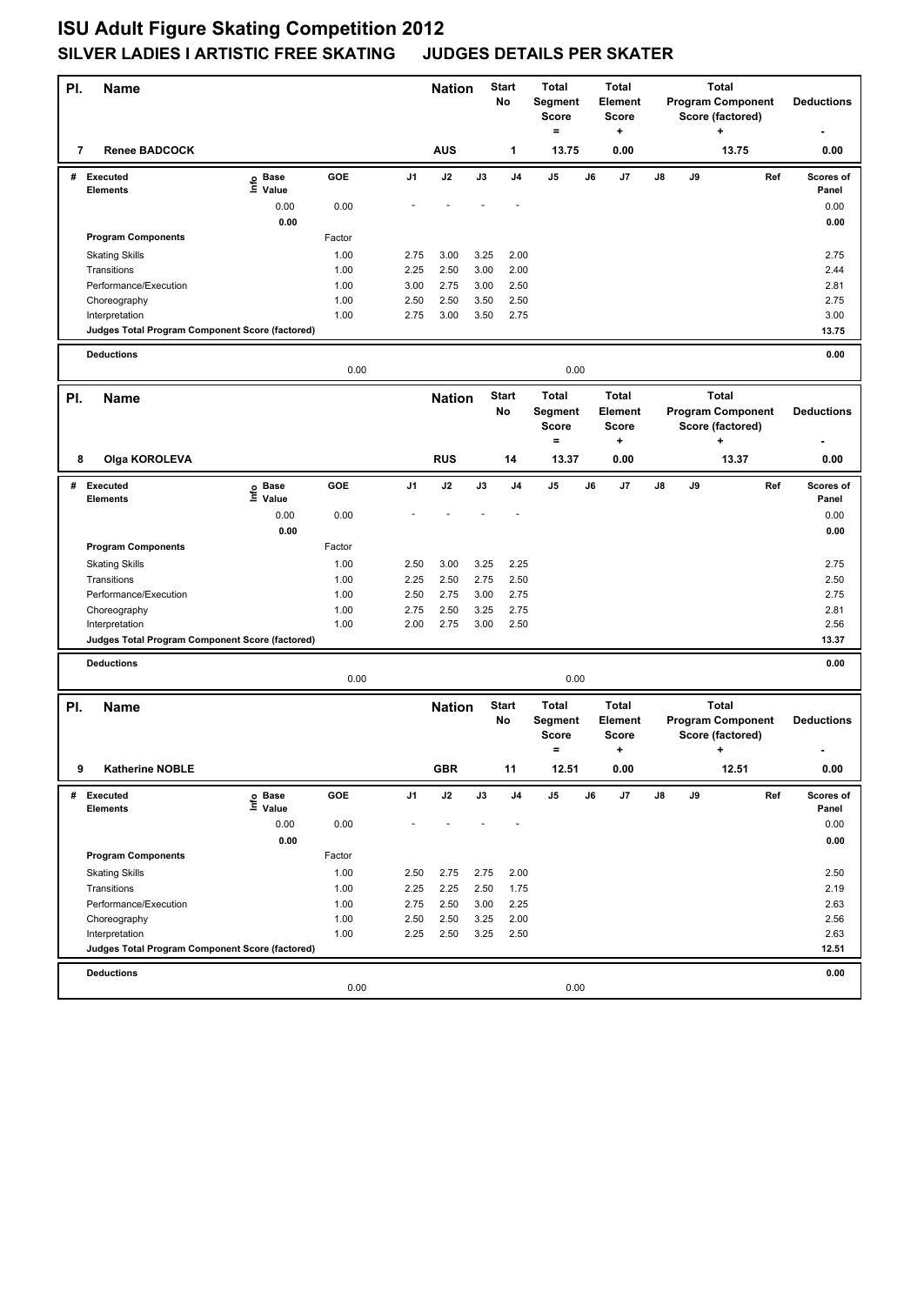| PI. | <b>Name</b>                                                       |                            |            |                | <b>Nation</b> |              | Start<br>No    | <b>Total</b><br>Segment<br><b>Score</b><br>$=$ |    | <b>Total</b><br>Element<br><b>Score</b><br>+ |    | <b>Program Component</b> | <b>Total</b><br>÷ | Score (factored) |     | <b>Deductions</b>  |
|-----|-------------------------------------------------------------------|----------------------------|------------|----------------|---------------|--------------|----------------|------------------------------------------------|----|----------------------------------------------|----|--------------------------|-------------------|------------------|-----|--------------------|
| 10  | <b>Brandy LOKKEN</b>                                              |                            |            |                | <b>USA</b>    |              | 13             | 12.14                                          |    | 0.00                                         |    |                          |                   | 12.14            |     | 0.00               |
|     | # Executed<br><b>Elements</b>                                     | e Base<br>⊑ Value          | GOE        | J <sub>1</sub> | J2            | J3           | J <sub>4</sub> | J5                                             | J6 | J7                                           | J8 | J9                       |                   |                  | Ref | Scores of<br>Panel |
|     |                                                                   | 0.00                       | 0.00       |                |               |              |                |                                                |    |                                              |    |                          |                   |                  |     | 0.00               |
|     |                                                                   | 0.00                       |            |                |               |              |                |                                                |    |                                              |    |                          |                   |                  |     | 0.00               |
|     | <b>Program Components</b>                                         |                            | Factor     |                |               |              |                |                                                |    |                                              |    |                          |                   |                  |     |                    |
|     | <b>Skating Skills</b>                                             |                            | 1.00       | 2.25           | 3.25          | 2.75         | 1.50           |                                                |    |                                              |    |                          |                   |                  |     | 2.44               |
|     | Transitions                                                       |                            | 1.00       | 1.75           | 2.50          | 2.25         | 1.25           |                                                |    |                                              |    |                          |                   |                  |     | 1.94               |
|     | Performance/Execution                                             |                            | 1.00       | 2.50           | 3.00          | 2.50         | 1.75           |                                                |    |                                              |    |                          |                   |                  |     | 2.44               |
|     | Choreography                                                      |                            | 1.00       | 2.75           | 3.00          | 2.75         | 2.00           |                                                |    |                                              |    |                          |                   |                  |     | 2.63               |
|     | Interpretation<br>Judges Total Program Component Score (factored) |                            | 1.00       | 2.75           | 3.00          | 3.00         | 2.00           |                                                |    |                                              |    |                          |                   |                  |     | 2.69<br>12.14      |
|     |                                                                   |                            |            |                |               |              |                |                                                |    |                                              |    |                          |                   |                  |     |                    |
|     | <b>Deductions</b>                                                 |                            | 0.00       |                |               |              |                | 0.00                                           |    |                                              |    |                          |                   |                  |     | 0.00               |
| PI. | <b>Name</b>                                                       |                            |            |                | <b>Nation</b> |              | <b>Start</b>   | <b>Total</b>                                   |    | <b>Total</b>                                 |    |                          | <b>Total</b>      |                  |     |                    |
|     |                                                                   |                            |            |                |               |              | No             | Segment<br><b>Score</b><br>$=$                 |    | Element<br><b>Score</b><br>+                 |    | <b>Program Component</b> | ۰.                | Score (factored) |     | <b>Deductions</b>  |
| 11  | <b>Alexandra GUNSETT</b>                                          |                            |            |                | CAN           |              | 10             | 11.44                                          |    | 0.00                                         |    |                          |                   | 11.44            |     | 0.00               |
| #   | <b>Executed</b><br><b>Elements</b>                                | e Base<br>E Value<br>Value | <b>GOE</b> | J1             | J2            | J3           | J4             | J5                                             | J6 | J7                                           | J8 | J9                       |                   |                  | Ref | Scores of<br>Panel |
|     |                                                                   | 0.00                       | 0.00       |                |               |              |                |                                                |    |                                              |    |                          |                   |                  |     | 0.00               |
|     |                                                                   | 0.00                       |            |                |               |              |                |                                                |    |                                              |    |                          |                   |                  |     | 0.00               |
|     | <b>Program Components</b>                                         |                            | Factor     |                |               |              |                |                                                |    |                                              |    |                          |                   |                  |     |                    |
|     | <b>Skating Skills</b>                                             |                            | 1.00       | 2.50           | 2.75          | 2.50         | 1.00           |                                                |    |                                              |    |                          |                   |                  |     | 2.19               |
|     | Transitions                                                       |                            | 1.00       | 2.00           | 2.25          | 2.25         | 1.25           |                                                |    |                                              |    |                          |                   |                  |     | 1.94               |
|     | Performance/Execution                                             |                            | 1.00       | 2.75           | 2.50          | 2.50         | 1.50           |                                                |    |                                              |    |                          |                   |                  |     | 2.31               |
|     | Choreography                                                      |                            | 1.00       | 3.00           | 2.50          | 2.50         | 2.00           |                                                |    |                                              |    |                          |                   |                  |     | 2.50               |
|     | Interpretation<br>Judges Total Program Component Score (factored) |                            | 1.00       | 2.75           | 2.75          | 2.75         | 1.75           |                                                |    |                                              |    |                          |                   |                  |     | 2.50<br>11.44      |
|     |                                                                   |                            |            |                |               |              |                |                                                |    |                                              |    |                          |                   |                  |     |                    |
|     | <b>Deductions</b>                                                 |                            | 0.00       |                |               |              |                | 0.00                                           |    |                                              |    |                          |                   |                  |     | 0.00               |
| PI. | Name                                                              |                            |            |                | <b>Nation</b> |              | <b>Start</b>   | <b>Total</b>                                   |    | <b>Total</b>                                 |    |                          | <b>Total</b>      |                  |     |                    |
|     |                                                                   |                            |            |                |               |              | No             | Segment<br><b>Score</b><br>$\qquad \qquad =$   |    | Element<br><b>Score</b><br>٠                 |    | <b>Program Component</b> | +                 | Score (factored) |     | <b>Deductions</b>  |
| 12  | Daniela VALLONI                                                   |                            |            |                | <b>ITA</b>    |              |                | 10.87                                          |    | 0.00                                         |    |                          |                   | 10.87            |     | 0.00               |
| #   | Executed                                                          | e Base<br>⊑ Value          | GOE        | J1             | $\mathsf{J2}$ | J3           | J4             | J5                                             | J6 | J7                                           | J8 | J9                       |                   |                  | Ref | Scores of          |
|     | Elements                                                          |                            |            |                |               |              |                |                                                |    |                                              |    |                          |                   |                  |     | Panel              |
|     |                                                                   | 0.00                       | 0.00       |                |               |              |                |                                                |    |                                              |    |                          |                   |                  |     | 0.00               |
|     | <b>Program Components</b>                                         | 0.00                       | Factor     |                |               |              |                |                                                |    |                                              |    |                          |                   |                  |     | 0.00               |
|     |                                                                   |                            | 1.00       |                |               |              |                |                                                |    |                                              |    |                          |                   |                  |     |                    |
|     | <b>Skating Skills</b><br>Transitions                              |                            | 1.00       | 1.75<br>1.25   | 2.50<br>2.00  | 2.75<br>2.50 | 1.25<br>1.25   |                                                |    |                                              |    |                          |                   |                  |     | 2.06<br>1.75       |
|     | Performance/Execution                                             |                            | 1.00       | 2.50           | 2.00          | 3.00         | 1.75           |                                                |    |                                              |    |                          |                   |                  |     | 2.31               |
|     | Choreography                                                      |                            | 1.00       | 2.00           | 2.00          | 3.00         | 2.00           |                                                |    |                                              |    |                          |                   |                  |     | 2.25               |
|     | Interpretation                                                    |                            | 1.00       | 2.75           | 2.25          | 3.25         | 1.75           |                                                |    |                                              |    |                          |                   |                  |     | 2.50               |
|     | Judges Total Program Component Score (factored)                   |                            |            |                |               |              |                |                                                |    |                                              |    |                          |                   |                  |     | 10.87              |
|     | <b>Deductions</b>                                                 |                            | 0.00       |                |               |              |                | 0.00                                           |    |                                              |    |                          |                   |                  |     | 0.00               |
|     |                                                                   |                            |            |                |               |              |                |                                                |    |                                              |    |                          |                   |                  |     |                    |